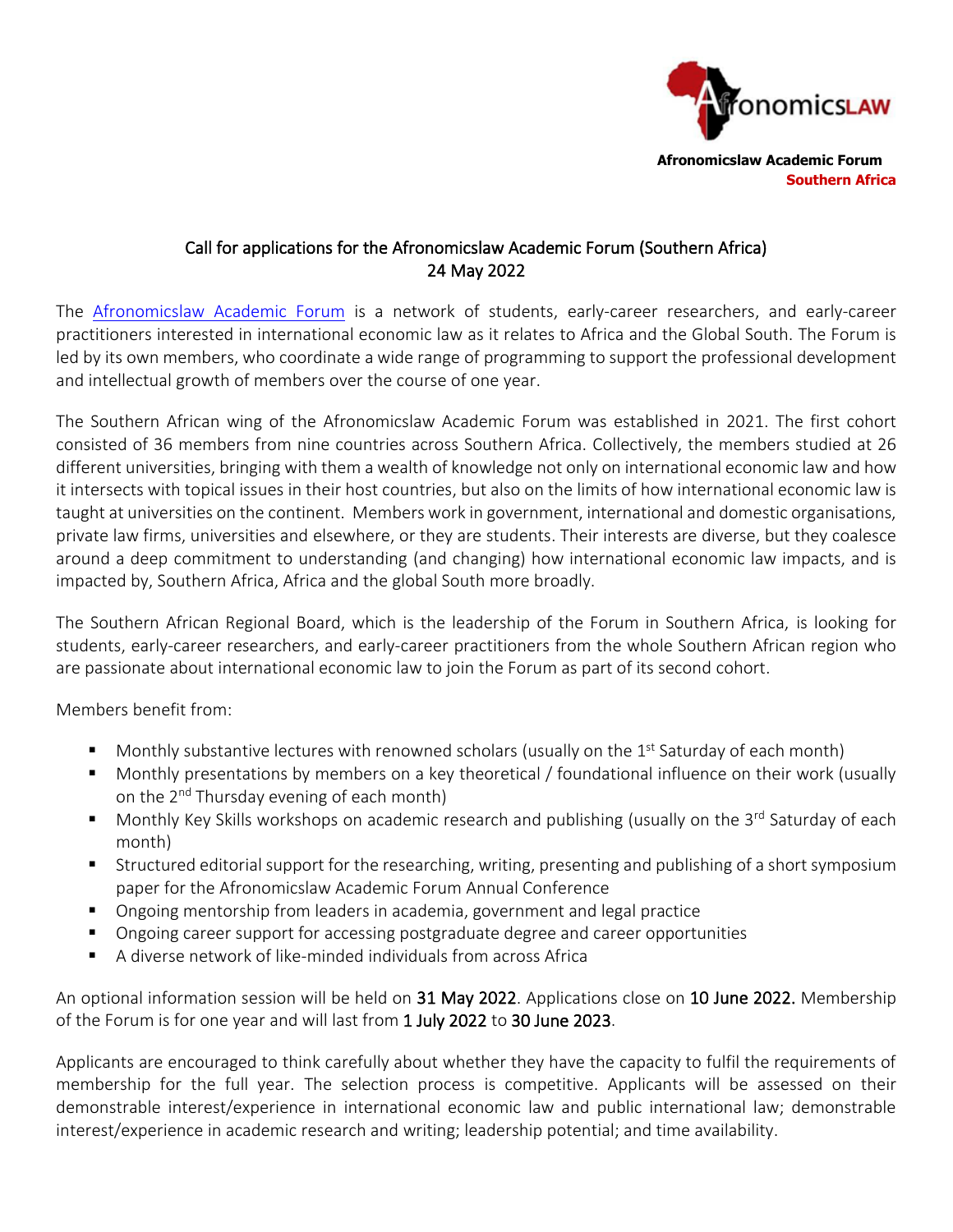## I. Membership options available to applicants

Applications are being accepted for Regional Representatives and Regional Editors.

## Regional Representatives

Regional Representatives are undergraduate law students, graduate students, and early career researchers and practitioners who have a demonstrated interest in international economic law as it relates to Africa and the global South, and who will benefit from all programming organised by the Regional Board and/or the Editors of AfronomicsLaw.org (e.g. workshops, lectures, writing symposia etc.)

In order to obtain a certificate of completion at the end of the year, Regional Representatives must:

- Attend at least two-thirds (66%) of events (e.g. substantive lectures/Key Skills workshops/member presentations) organised by the Regional Board and/or the editors of AfronomicsLaw.org
- Participate in the annual writing symposium (including the submission of various drafts of their paper to Regional Editors on time and making edits as necessary)
- Deliver one informal presentation over the course of the year on a theoretical / foundational influence in their work
- Meet with their mentor at least once every quarter
- Moderate one guest lecture over the course of the year OR write one short reflection piece on a lecture/Key Skills workshop over the course of the year

In discharging assigned tasks, members are expected to work consistently, punctually and to an excellent standard.

## Eligibility Criteria for Regional Representatives

Eligible candidates must meet the following criteria:

- Be from a country in Southern Africa (Angola, Botswana, Eswatini (Swaziland), Lesotho, Madagascar, Malawi, Mozambique, Namibia, South Africa, Zambia, or Zimbabwe)
- Be a law student (undergraduate or graduate) or an early-career legal researcher or practitioner
- Have a demonstrable interest in international economic law as it relates to Africa and the Global South

### Regional Editors

Regional Editors are advanced PhD students or Doctorate holders who have publishing experience in the field of international economic law, or candidates with comparable expertise.

Regional Editors participate in many of the same activities as Regional Representatives, but in addition they lead Key Skills workshops on research and writing for Regional Representatives, edit Regional Representatives' work, and provide other editorial support for the Forum. As a result of this extra responsibility, and in recognition of their advanced subject knowledge, Regional Editors are not required to attend as many Forum events.

In order to obtain a certificate of completion at the end of the year, Regional Editors must:

- Attend at least one half (50%) of events (e.g. substantive lectures/Key Skills workshops/member presentations) organised by the Regional Board and/or the editors of AfronomicsLaw.org
- Provide ongoing editorial support to two Regional Representatives as they prepare their symposium submissions over the course of the year
- Peer-review up to four short symposium papers after their final submission